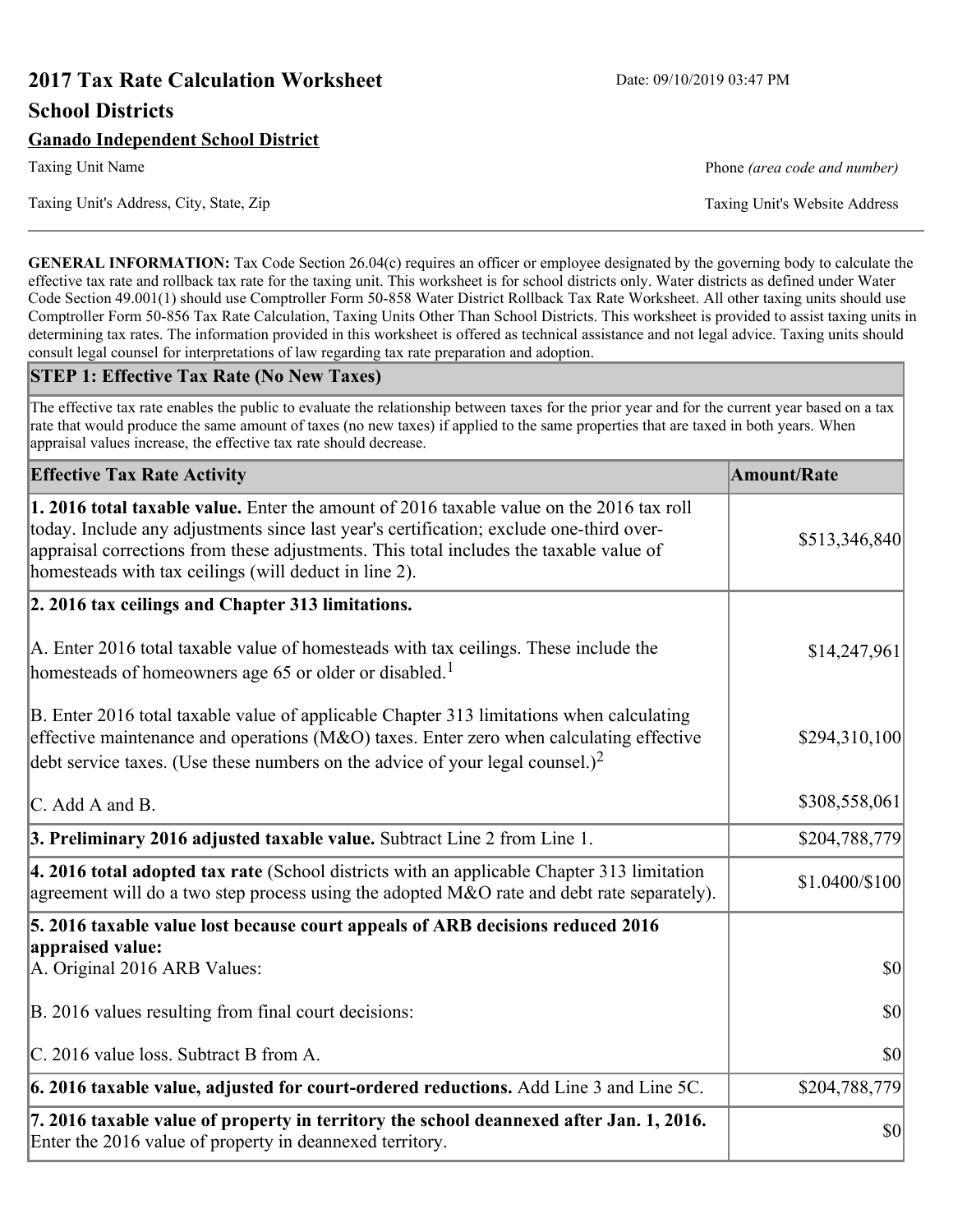| 8. 2016 taxable value lost because property first qualified for an exemption in 2017.<br>Note that lowering the amount or percentage of an existing exemption does not create a new<br>exemption or reduce taxable value. If the school district increased an original exemption, use<br>the difference between the original exempted amount and the increased exempted amount.<br>Do not include value lost due to freeport or goods-in-transit exemptions. |                                     |
|--------------------------------------------------------------------------------------------------------------------------------------------------------------------------------------------------------------------------------------------------------------------------------------------------------------------------------------------------------------------------------------------------------------------------------------------------------------|-------------------------------------|
| A. Absolute exemptions. Use 2016 market value:                                                                                                                                                                                                                                                                                                                                                                                                               | \$46,770                            |
| B. Partial exemptions. 2017 exemption amount or 2017 percentage exemption times 2016<br>value:                                                                                                                                                                                                                                                                                                                                                               | \$40,142                            |
| C. Value loss: Add A and B.                                                                                                                                                                                                                                                                                                                                                                                                                                  | \$86,912                            |
| 9. 2016 taxable value lost because property first qualified for agricultural appraisal (1-<br>d or 1-d-1), timber appraisal, recreational/scenic appraisal or public access airport<br>special appraisal in 2017. Use only properties that qualified in 2017 for the first time; do<br>not use properties that qualified in 2016.                                                                                                                            |                                     |
| A. 2016 market value:                                                                                                                                                                                                                                                                                                                                                                                                                                        | $ 10\rangle$                        |
| B. 2017 productivity or special appraised value:                                                                                                                                                                                                                                                                                                                                                                                                             | \$0                                 |
| C. Value loss. Subtract B from A.                                                                                                                                                                                                                                                                                                                                                                                                                            | $\vert \mathbf{S} \mathbf{O} \vert$ |
| <b>10. Total adjustments for lost value.</b> Add Lines 7, 8C and 9C.                                                                                                                                                                                                                                                                                                                                                                                         | \$86,912                            |
| 11. 2016 adjusted taxable value. Subtract Line 10 from Line 6.                                                                                                                                                                                                                                                                                                                                                                                               | \$204,701,867                       |
| <b>12. Adjusted 2016 taxes.</b> Multiply Line 4 by Line 11 and divide by \$100.                                                                                                                                                                                                                                                                                                                                                                              | \$2,128,899                         |
| [13. Taxes refunded for years preceding tax year 2016. Enter the amount of taxes refunded<br>by the district for tax years preceding tax year 2016. Types of refunds include court<br>decisions, corrections and payment errors. Do not include refunds for tax year 2016. This<br>line applies only to tax years preceding tax year 2016.                                                                                                                   | \$4,131                             |
| 14. Adjusted 2016 taxes with refunds. Add Lines 12 and 13.                                                                                                                                                                                                                                                                                                                                                                                                   | \$2,133,030                         |
| 15. Total 2017 taxable value on the 2017 certified appraisal roll today. This value<br>includes only certified values and includes the total taxable value of homesteads with tax<br>ceilings (will deduct in Line 17). These homesteads include homeowners age 65 or older or<br>disabled.                                                                                                                                                                  |                                     |
| A. Certified values only: <sup>3</sup>                                                                                                                                                                                                                                                                                                                                                                                                                       | \$508,111,097                       |
| <b>B. Pollution control and energy storage exemption:</b> Deduct the value of property<br>exempted for the current tax year for the first time as pollution control or energy storage<br>system property:                                                                                                                                                                                                                                                    | $\delta$ -0                         |
|                                                                                                                                                                                                                                                                                                                                                                                                                                                              | \$508,111,097                       |
| <b>C. Total value.</b> Subtract B from A.                                                                                                                                                                                                                                                                                                                                                                                                                    |                                     |
| 16. Total value of properties under protest or not included on certified appraisal roll.                                                                                                                                                                                                                                                                                                                                                                     |                                     |
| A. 2017 taxable value of properties under protest. The chief appraiser certifies a list of                                                                                                                                                                                                                                                                                                                                                                   |                                     |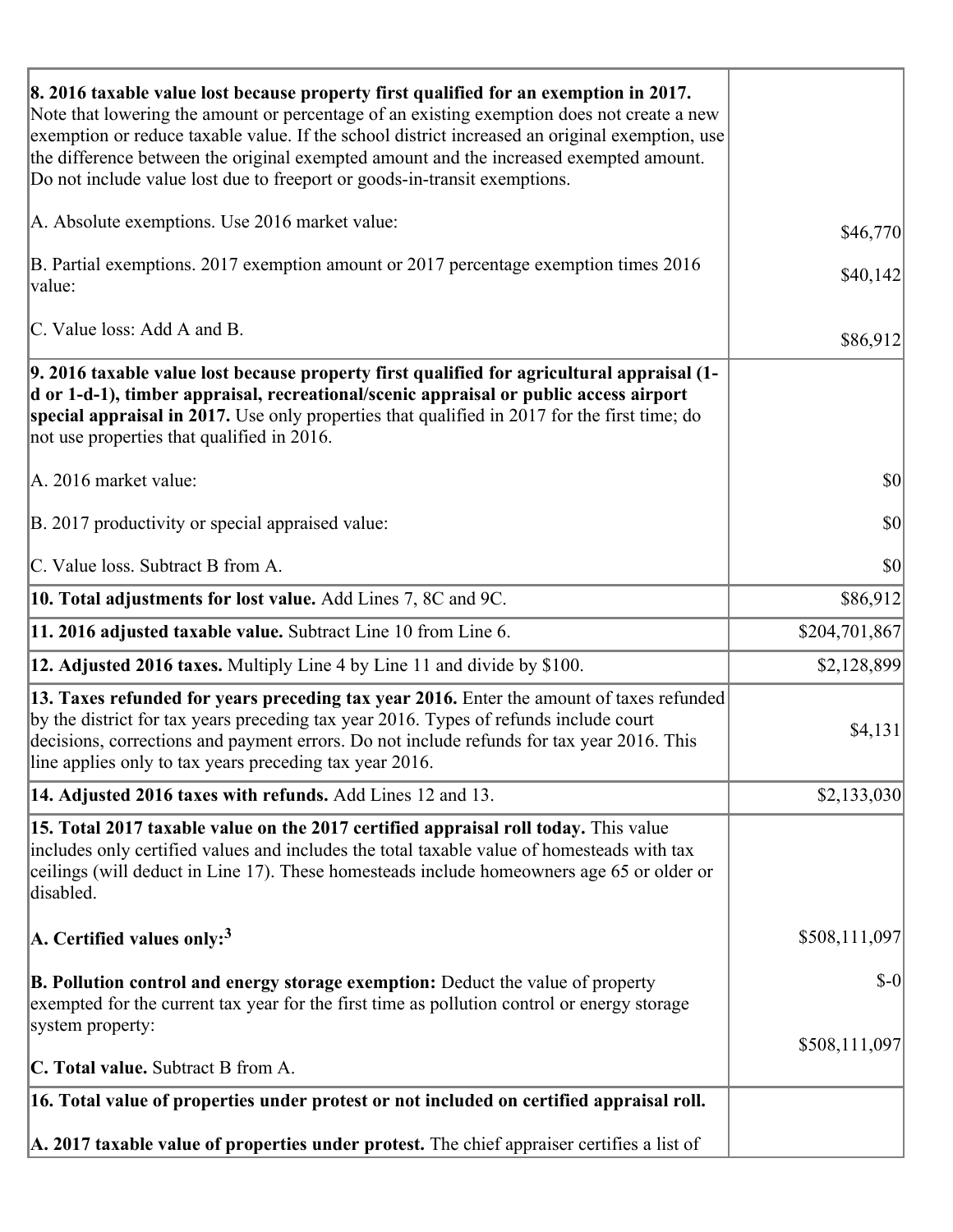| properties still under ARB protest. The list shows the appraisal district's value and the<br>taxpayer's claimed value, if any, or an estimate of the value if the taxpayer wins. For each of<br>the properties under protest, use the lowest of these values. Enter the total value.                                                                                                                                                                                                                                                                                                                                                                                                                      | $ 10\rangle$   |
|-----------------------------------------------------------------------------------------------------------------------------------------------------------------------------------------------------------------------------------------------------------------------------------------------------------------------------------------------------------------------------------------------------------------------------------------------------------------------------------------------------------------------------------------------------------------------------------------------------------------------------------------------------------------------------------------------------------|----------------|
| B. 2017 value of properties not under protest or included on certified appraisal roll.<br>The chief appraiser gives school districts a list of those taxable properties that the chief<br>appraiser knows about, but are not included in the appraisal roll certification. These<br>properties are not on the list of properties that are still under protest. On this list of<br>properties, the chief appraiser includes the market value, appraised value and exemptions for<br>the preceding year and a reasonable estimate of the market value, appraised value and<br>exemptions for the current year. Use the lower market, appraised or taxable value (as<br>appropriate). Enter the total value. | \$0            |
| C. Total value under protest or not certified: Add A and B.                                                                                                                                                                                                                                                                                                                                                                                                                                                                                                                                                                                                                                               | \$0            |
| 17. 2017 tax ceilings and Chapter 313 limitations.<br>A. Enter 2017 total taxable value of homesteads with tax ceilings. These include the<br>homesteads of homeowners age 65 or older or disabled. <sup>4</sup>                                                                                                                                                                                                                                                                                                                                                                                                                                                                                          | \$16,670,273   |
| B. Enter 2017 total taxable value of applicable Chapter 313 limitations when<br>calculating effective M&O taxes. Enter zero when calculating effective debt service taxes.<br>(Use these numbers on the advice of your legal counsel.) <sup>5</sup>                                                                                                                                                                                                                                                                                                                                                                                                                                                       | \$282,276,400  |
| C. Add A and B.                                                                                                                                                                                                                                                                                                                                                                                                                                                                                                                                                                                                                                                                                           | \$298,946,673  |
| 18. 2017 total taxable value. Add Lines 15C and 16C. Subtract Line 17C.                                                                                                                                                                                                                                                                                                                                                                                                                                                                                                                                                                                                                                   | \$209,164,424  |
| 19. Total 2017 taxable value of properties in territory annexed after Jan. 1, 2016.<br>Include both real and personal property. Enter the 2017 value of property in territory<br>annexed by the school district.                                                                                                                                                                                                                                                                                                                                                                                                                                                                                          | \$0            |
| 20. Total 2017 taxable value of new improvements and new personal property located<br>in new improvements. New means the item was not on the appraisal roll in 2016. New<br>additions to existing improvements may be included if the appraised value can be<br>determined. New personal property in a new improvement must have been brought into the<br>school district after Jan. 1, 2016, and be located in a new improvement.                                                                                                                                                                                                                                                                        | \$4,234,300    |
| 21. Total adjustments to the 2017 taxable value. Add Lines 19 and 20.                                                                                                                                                                                                                                                                                                                                                                                                                                                                                                                                                                                                                                     | \$4,234,300    |
| $ 22.2017$ adjusted taxable value. Subtract Line 21 from Line 18.                                                                                                                                                                                                                                                                                                                                                                                                                                                                                                                                                                                                                                         | \$204,930,124  |
| <b>23. 2017 effective tax rate.</b> Divide Line 14 by Line 22 and multiply by \$100.                                                                                                                                                                                                                                                                                                                                                                                                                                                                                                                                                                                                                      | \$1.0408/\$100 |
| 24. 2017 effective tax rate for ISDs with Chapter 313 Limitations. Add together the<br>effective tax rates for M&O and debt service for those school districts that participate in an<br>applicable Chapter 313 limitations agreement.                                                                                                                                                                                                                                                                                                                                                                                                                                                                    | \$1.1943/\$100 |

<sup>1</sup>Tex. Tax Code Section  $26.012(14)$ 

<sup>2</sup>Tex. Tax Code Section 26.012(6)

 $3$ Tex. Tax Code Section 26.012(6)

 ${}^{4}$ Tex. Tax Code Section 26.012(6)(A)(i)

 ${}^{5}$ Tex. Tax Code Section 26.012(6)(A)(ii)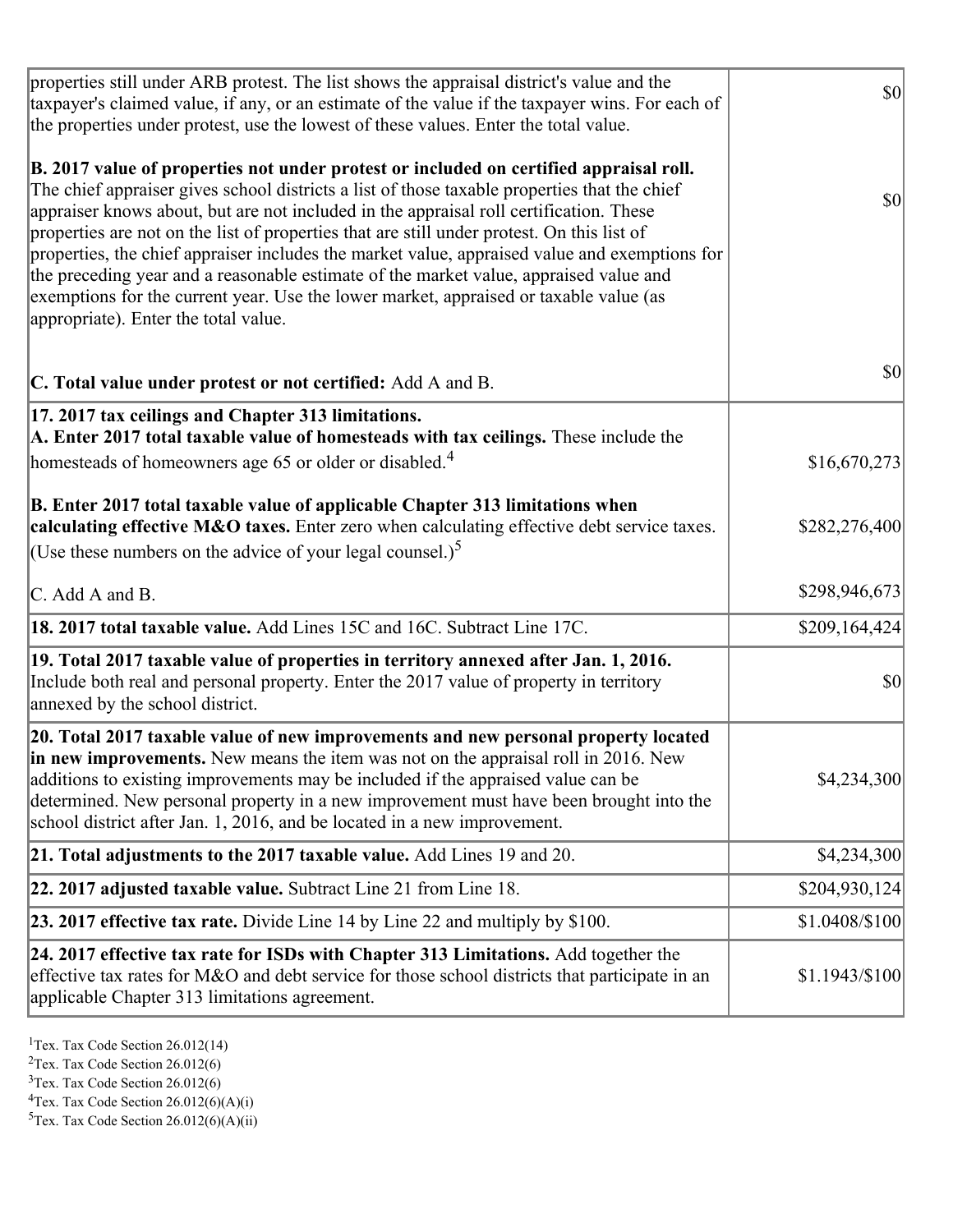## **STEP 2: Rollback Tax Rate**

Most school districts calculate a rollback tax rate that is split into two separate rates:

- 1. **Maintenance and Operations (M&O):** School districts must use the lesser amount of the following methods to calculate the M&O rate:
	- Four cents (\$0.04) PLUS current year's compression rate multiplied by \$1.50 (usually \$1) PLUS any additional cents approved by voters at a 2006 or subsequent rollback election; OR
	- Current year $i/\frac{1}{2}$ s compression rate multiplied by six cents (usually four cents) PLUS effective M&O rate which includes school formula funding calculations.<sup>6</sup>
- 2. **Debt:** The debt tax rate includes the debt service necessary to pay the school district's debt payments in the coming year. This rate accounts for principal and interest on bonds and other debt secured by property tax revenue.

In most cases the rollback tax rate exceeds the effective tax rate, but occasionally decreases in a school district's debt service will cause the effective tax rate to be higher than the rollback tax rate.

| <b>Rollback Tax Rate Activity</b>                                                                                                                                                                                                                                                                                                                                       | <b>Amount/Rate</b> |
|-------------------------------------------------------------------------------------------------------------------------------------------------------------------------------------------------------------------------------------------------------------------------------------------------------------------------------------------------------------------------|--------------------|
| <b>25. Maintenance and operations (M&amp;O) tax rate.</b> Enter \$1.50 OR the 2005 adopted<br>M&O rate if voters approved a rate higher than \$1.50.                                                                                                                                                                                                                    | \$0/\$100          |
| $26.$ Multiply line 25 times $0.6667$                                                                                                                                                                                                                                                                                                                                   | \$0/\$100          |
| 27. 2017 rollback M&O rate. Use the lesser of the M&O rate as calculated in Tax Code<br>Section $26.08(n)(2)(A)$ and (B).                                                                                                                                                                                                                                               | \$0/\$100          |
| 28. Total 2017 debt to be paid with property tax revenue.<br>Debt means the interest and principal that will be paid on debts that:<br>$(1)$ Are paid by property taxes,<br>$(2)$ Are secured by property taxes,<br>$(3)$ Are scheduled for payment over a period longer than one year, and<br>$(4)$ Are not classified in the school district's budget as M&O expenses |                    |
| A. Debt includes contractual payments to other school districts that have incurred debt on<br>behalf of this school district, if those debts meet the four conditions above. Include only<br>amounts that will be paid from property tax revenue. Do not include appraisal district budget<br>payments. Enter debt amount:                                              | $ 10\rangle$       |
| B. Subtract unencumbered fund amount used to reduce total debt.                                                                                                                                                                                                                                                                                                         | \$0                |
| C. Subtract state aid received for paying principal and interest on debt for facilities through<br>the existing debt allotment program and/or instructional facilities allotment program.                                                                                                                                                                               | $ 10\rangle$       |
| D. Adjust debt: Subtract B and C from A.                                                                                                                                                                                                                                                                                                                                | $ 10\rangle$       |
| 29. Certified 2016 excess debt collections. Enter the amount certified by the collector.                                                                                                                                                                                                                                                                                | $ 10\rangle$       |
| <b>30. Adjusted 2017 debt.</b> Subtract line 29 from line 28D.                                                                                                                                                                                                                                                                                                          | $ 10\rangle$       |
| 31. Certified 2017 anticipated collection rate. Enter the rate certified by the collector. If<br>the rate is 100 percent or greater, enter 100 percent.                                                                                                                                                                                                                 | 0%                 |
| 32. 2017 debt adjusted for collections. Divide line 30 by line 31.                                                                                                                                                                                                                                                                                                      | $ 10\rangle$       |
| 33. 2017 total taxable value. Enter amount on line 18.                                                                                                                                                                                                                                                                                                                  | \$209,164,424      |
| 34. 2017 debt tax rate. Divide line 32 by line 33 and multiply by $$100$ .                                                                                                                                                                                                                                                                                              | \$0/\$100          |
| 35. 2017 rollback tax rate. Adds lines 27 and 34.                                                                                                                                                                                                                                                                                                                       | \$0/\$100          |